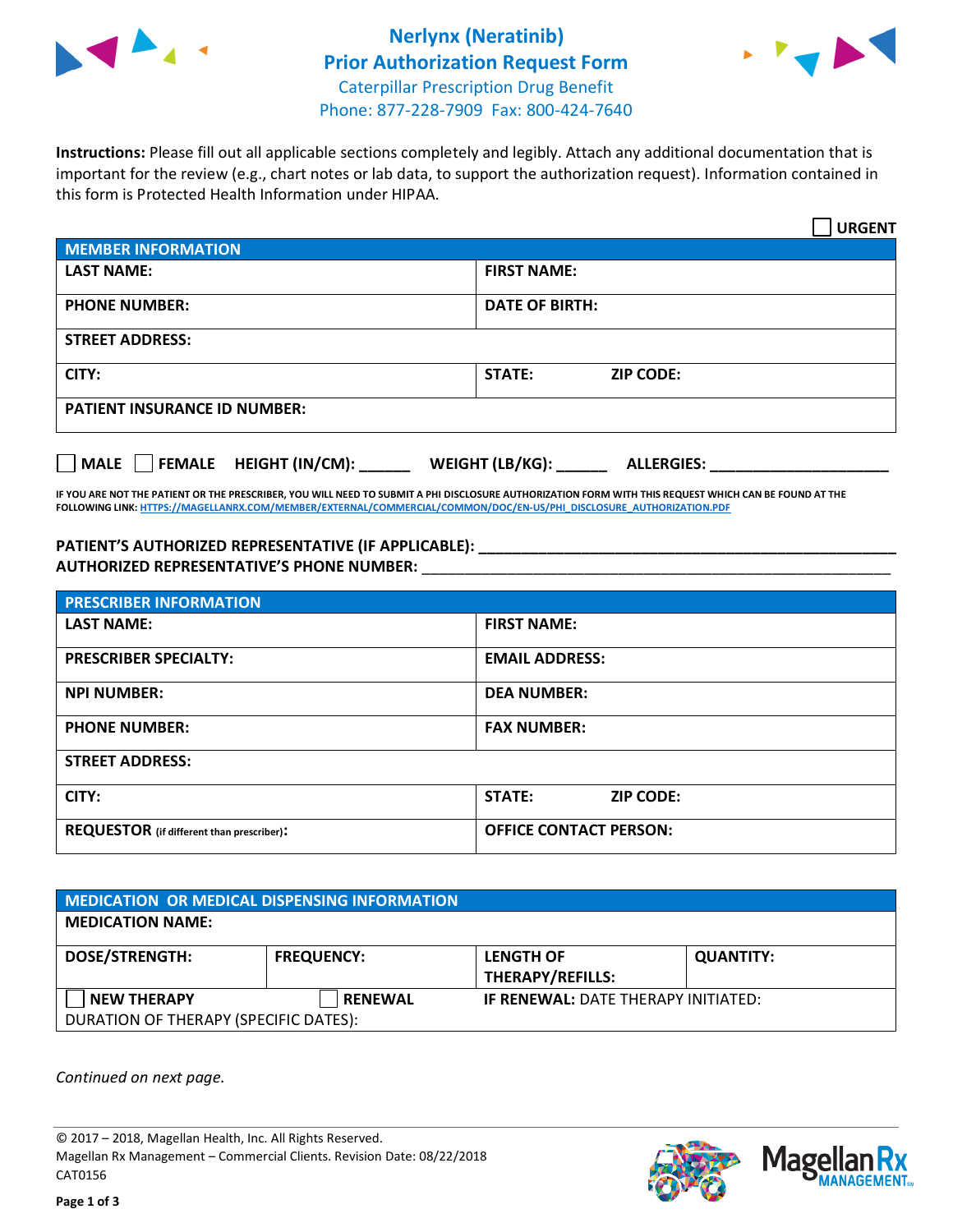



| <b>MEMBER'S LAST NAME:</b>                                                                                                                                                                                                                                                                              | <b>MEMBER'S FIRST NAME:</b>                                                                                                                                                                                                        |                                                       |  |  |  |
|---------------------------------------------------------------------------------------------------------------------------------------------------------------------------------------------------------------------------------------------------------------------------------------------------------|------------------------------------------------------------------------------------------------------------------------------------------------------------------------------------------------------------------------------------|-------------------------------------------------------|--|--|--|
|                                                                                                                                                                                                                                                                                                         | 1. HAS THE PATIENT TRIED ANY OTHER MEDICATIONS FOR THIS CONDITION?                                                                                                                                                                 | YES (if yes, complete below)<br><b>NO</b>             |  |  |  |
| <b>MEDICATION/THERAPY (SPECIFY</b><br>DRUG NAME AND DOSAGE):                                                                                                                                                                                                                                            | <b>DURATION OF THERAPY (SPECIFY</b><br>DATES):                                                                                                                                                                                     | <b>RESPONSE/REASON FOR</b><br><b>FAILURE/ALLERGY:</b> |  |  |  |
| <b>2. LIST DIAGNOSES:</b>                                                                                                                                                                                                                                                                               |                                                                                                                                                                                                                                    | ICD-10:                                               |  |  |  |
| □ Breast cancer                                                                                                                                                                                                                                                                                         |                                                                                                                                                                                                                                    |                                                       |  |  |  |
| □ Other diagnosis:<br>ICD-10                                                                                                                                                                                                                                                                            |                                                                                                                                                                                                                                    |                                                       |  |  |  |
| PRIOR AUTHORIZATION.                                                                                                                                                                                                                                                                                    | 3. REQUIRED CLINICAL INFORMATION: PLEASE PROVIDE ALL RELEVANT CLINICAL INFORMATION TO SUPPORT A                                                                                                                                    |                                                       |  |  |  |
| <b>Clinical information:</b>                                                                                                                                                                                                                                                                            |                                                                                                                                                                                                                                    |                                                       |  |  |  |
|                                                                                                                                                                                                                                                                                                         | Does the patient have a diagnosis of early stage HER-2 positive breast cancer? $\Box$ Yes $\Box$ No                                                                                                                                |                                                       |  |  |  |
| Does the patient have node-positive disease?* $\square$ Yes $\square$ No<br>*Please submit documentation.                                                                                                                                                                                               |                                                                                                                                                                                                                                    |                                                       |  |  |  |
| Has the patient completed trastuzumab therapy within the past 12 months prior to starting Nerlynx (neratinib)?* $\Box$<br>Yes $\Box$ No<br>*Please provide documentation of dates of trastuzumab therapy.                                                                                               |                                                                                                                                                                                                                                    |                                                       |  |  |  |
| Are there any other comments, diagnoses, symptoms, medications tried or failed, and/or any other information the<br>physician feels is important to this review?                                                                                                                                        |                                                                                                                                                                                                                                    |                                                       |  |  |  |
| Please note: Not all drugs/diagnosis are covered on all plans. This request may be denied unless all required<br>information is received.                                                                                                                                                               |                                                                                                                                                                                                                                    |                                                       |  |  |  |
|                                                                                                                                                                                                                                                                                                         | ATTESTATION: I attest the information provided is true and accurate to the best of my knowledge. I understand that<br>the Health Plan, insurer, Medical Group or its designees may perform a routine audit and request the medical |                                                       |  |  |  |
| information necessary to verify the accuracy of the information reported on this form.                                                                                                                                                                                                                  |                                                                                                                                                                                                                                    |                                                       |  |  |  |
| Prescriber Signature or Electronic I.D. Verification:                                                                                                                                                                                                                                                   |                                                                                                                                                                                                                                    | Date:                                                 |  |  |  |
| CONFIDENTIALITY NOTICE: The documents accompanying this transmission contain confidential health information that is legally privileged. If                                                                                                                                                             |                                                                                                                                                                                                                                    |                                                       |  |  |  |
| you are not the intended recipient, you are hereby notified that any disclosure, copying, distribution, or action taken in reliance on the contents<br>of these documents is strictly prohibited. If you have received this information in error, please notify the sender immediately (via return FAX) |                                                                                                                                                                                                                                    |                                                       |  |  |  |
| and arrange for the return or destruction of these documents.                                                                                                                                                                                                                                           |                                                                                                                                                                                                                                    |                                                       |  |  |  |
|                                                                                                                                                                                                                                                                                                         | <b>FAX THIS FORM TO: 800-424-7640</b>                                                                                                                                                                                              |                                                       |  |  |  |
| MAIL REQUESTS TO: Magellan Rx Management Prior Authorization Program; c/o Magellan Health, Inc.                                                                                                                                                                                                         |                                                                                                                                                                                                                                    |                                                       |  |  |  |
| 4801 E. Washington Street, Phoenix, AZ 85034                                                                                                                                                                                                                                                            |                                                                                                                                                                                                                                    |                                                       |  |  |  |
|                                                                                                                                                                                                                                                                                                         | Phone: 877-228-7909                                                                                                                                                                                                                |                                                       |  |  |  |
|                                                                                                                                                                                                                                                                                                         |                                                                                                                                                                                                                                    |                                                       |  |  |  |

© 2017 – 2018, Magellan Health, Inc. All Rights Reserved. Magellan Rx Management – Commercial Clients. Revision Date: 08/22/2018 CAT0156